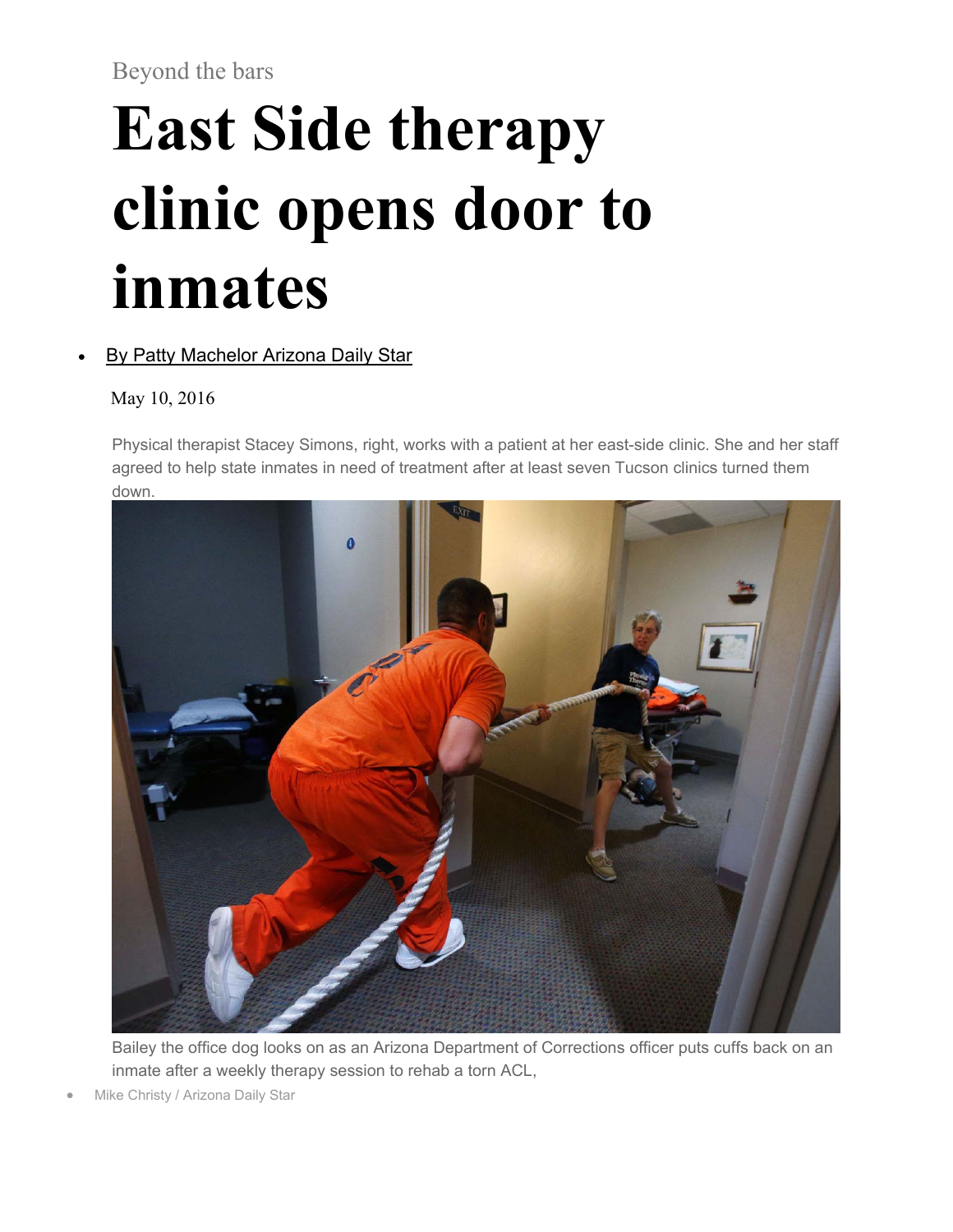Tucson business owner **Stacey Simons** said only one patient has objected and left since an unusual request came in to her office two years ago.

Inmates from the state prison complex on South Wilmot Road were being driven to Phoenix for physical therapy, she told her employees, because no one would help locally. At least seven Tucson clinics had declined so far, and so would they consider it?

Simons and her staff said yes.

"If anyone had said no, that they were too uncomfortable, we wouldn't have done it," said Simons, who co-owns Simons Physical Therapy with her spouse, **Holly Cooper.**

Simons said she is committed to helping everyone, regardless of their history. The inmates visit in orange prison garb, usually cuffs and shackles, and are accompanied at all times by corrections officers.

"Whether they have done wrong or not, they are human beings and they have pain," she said. She said her staff doesn't ask the inmates what they are incarcerated for, although some volunteer it. No inmates were available to interview for this story.

One of the first inmates to visit Simon's clinic wasn't sure how to respond when she asked about his physical symptoms and pain. He kept looking at his prison escort, she said, until he realized he could speak freely.

That's when he became a bit emotional.

"He looked at me and said, 'I haven't been asked how I feel in eight years,'" Simons said.

Simons moved here in 1994 from the Northeast, Boston and New York City, and worked in a variety of settings — hospitals, other clinics — but was always thinking she wanted her own business.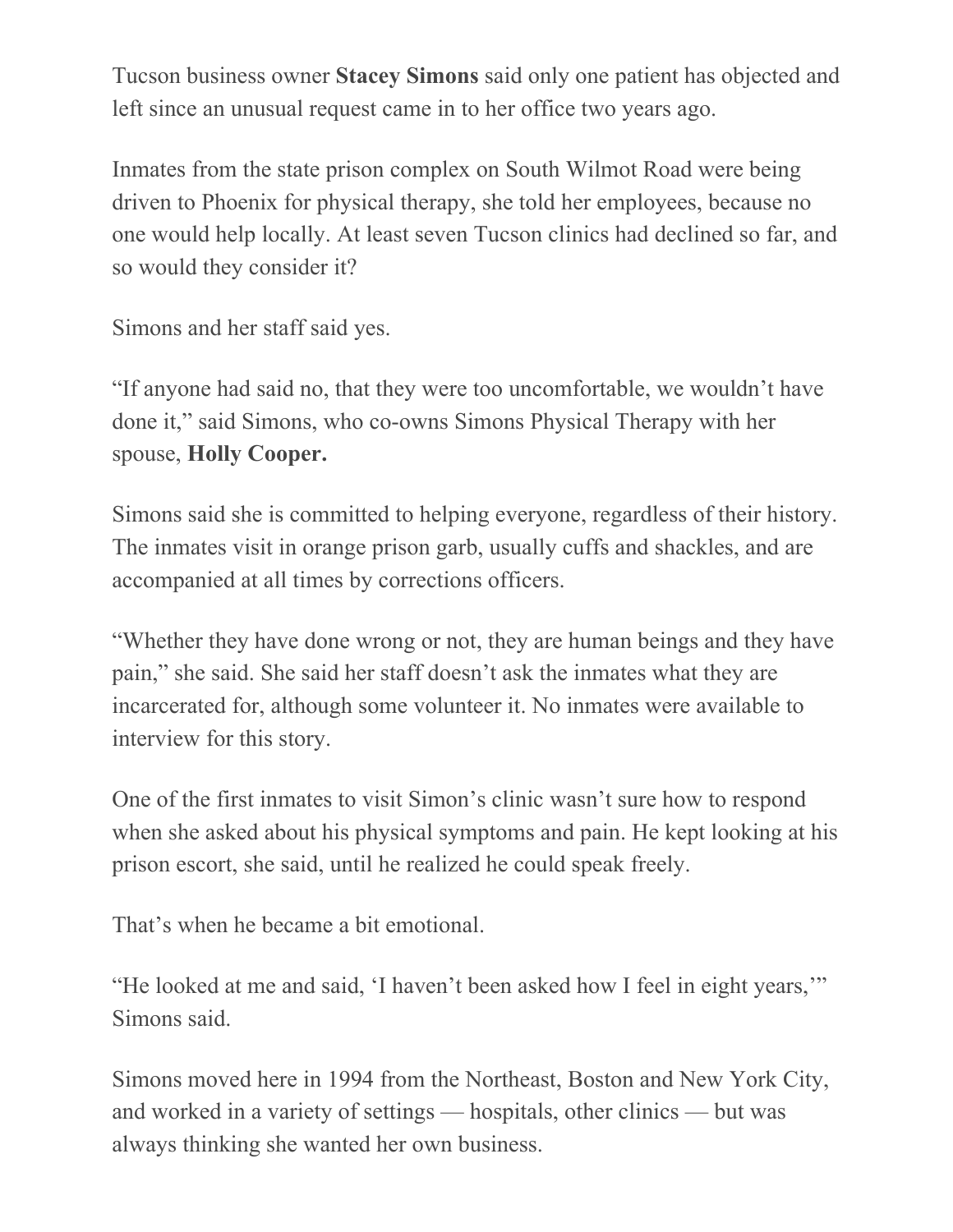"I'd go home every night and write things down, what I liked, what I didn't want," she said.

She opened Simons Physical Therapy, 8703 E. Golf Links Rd., in 2008 and employs two other physical therapists, four physical therapy assistants, two office staff and two therapy dogs.

Overall, they specialize in helping people with orthopedic, geriatric and neurological conditions. Therapy is offered by way of both traditional and alternative techniques, including massage, myofascial release, craniosacral therapy and reiki.

Patient **Bill Mroczkowski,** who works as an occupational safety consultant for the state Department of Corrections, first came to the clinic four years ago after undergoing neck surgery. He's back now for help with his lower back, right leg and hip.

"They are hands-on, totally, 100 percent involved," he said. He also appreciates the advice they offer on what patients need to be doing to help themselves.

"If you want to heal, you've got to invest in it yourself," he said.

Cooper, the clinic's co-owner, said it's not just about relieving pain, but finding out why it's occurring.

"One of the things we try to do here is look at the whole body," she said.

Patients receive the therapist's individual attention for 55 minutes in private treatment rooms as well as a common-area gym.

Up to 75 percent of their patients are self-referred, said **Silke Mildenberger,** who started working for Simons about four years ago.

"We hear a lot of, 'My friend told me I have to come to see you,'" she said.